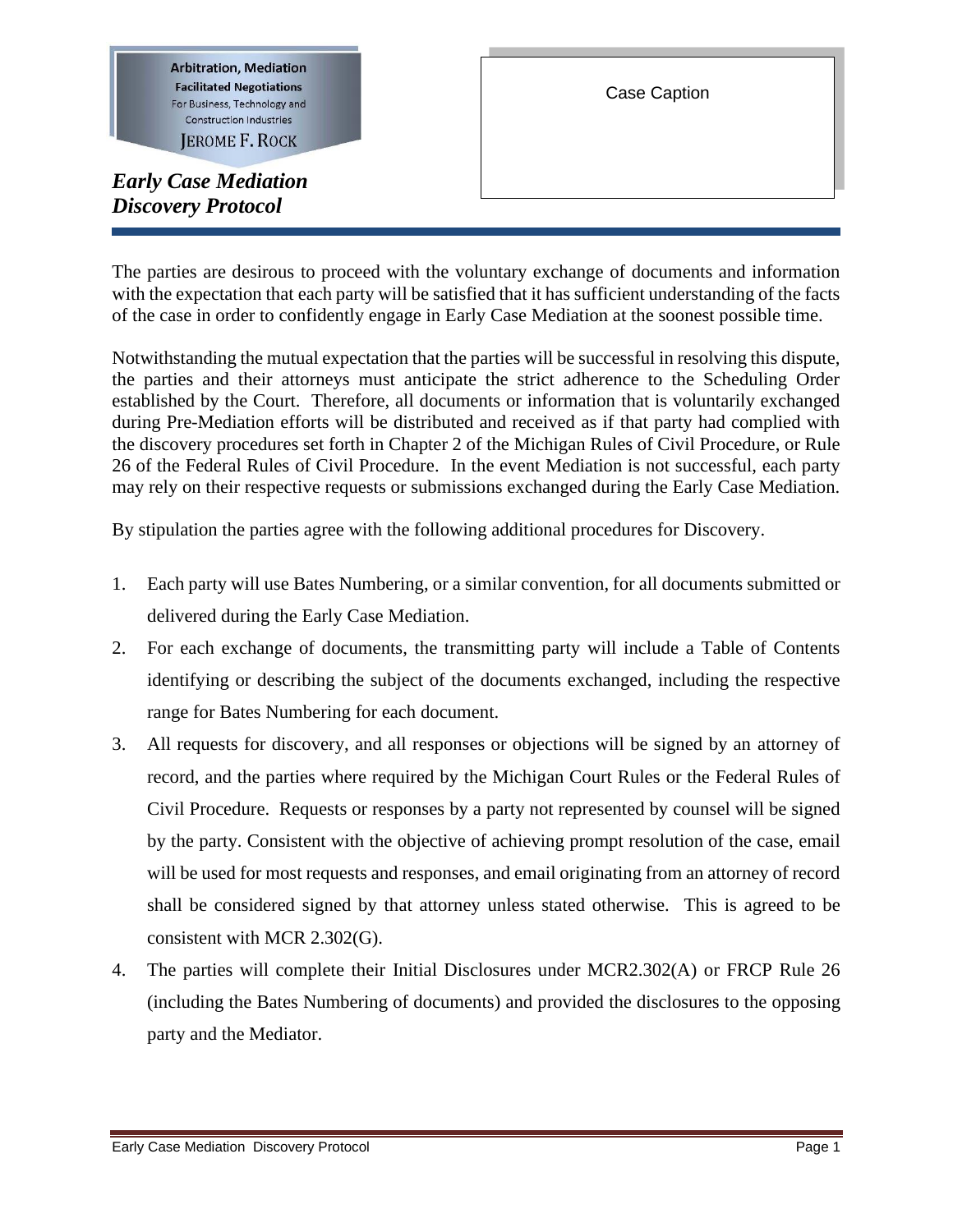- 5. At the beginning of Early Case Mediation, some parties may be reluctant to immediately commence full disclosure of information without assurance that the same level of cooperation will be adopted by the opposing party. To address this concern, the Mediator will initially act as a clearing house for information and facilitate the simultaneous exchange of information to the respective parties.
	- a. Description of the Information to be provided by the Plaintiff (may include Initial Disclosures).
	- b. Description of the Information to be provided by the Defendant (may include Initial Disclosures).
	- c. Each party will deliver the Bates Stamped documents referenced in sub paragraphs a. and b. above to the Mediator by email.
	- d. At such time that the Mediator receives the documents from both parties, the Mediator will distribute the documents to the respective parties.
- 6. In addition to the voluntary exchange of documents referenced above, each party may further request the production of documents in the possession or control of the other party or serve other discovery requests on another party. The request shall be considered issued in accordance with MCR 2.10 or FRCP Rule 26 The parties agree that the time period for a response will be 14 days unless further time can be justified.
- 7. The parties agree that they will fully cooperate if a party desires to request information from a non-party unless there are grounds to limit this request as provided under MCR 2.305, Discovery Requests to a Non-Party.
- 8. The parties have been advised to consider the necessity of a Stipulated Protective Order, a copy of which may be obtained from the website of the Oakland County Business Court.
- 9. The Parties agree to engage the Mediator as a Discovery Master to resolve all issues related to Discovery.
- 10. The Mediator intends to conduct Pre-Hearing video conferences as well as the Mediation Hearing by video conference where all parties are encouraged to speak to each other while maintaining high standards of respect and decorum. These video conferences are for "Mediation Purposes Only" and are not to be recorded by any party.